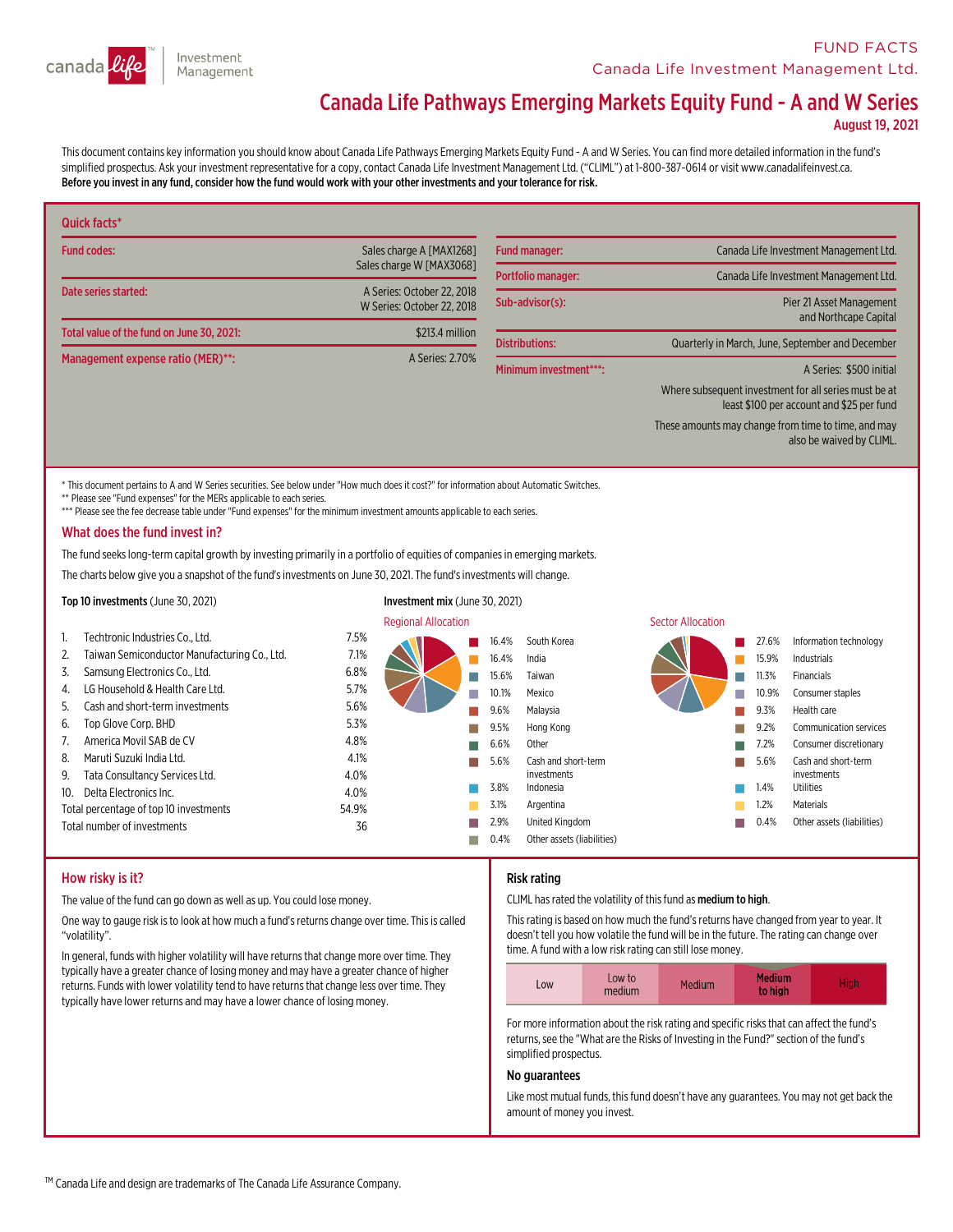

# How has the fund performed?

This section tells you how A Series securities of the fund have performed over the past 2 years. Returns are after expenses have been deducted. These expenses reduce returns.

The performance of W Series securities would be similar to the performance A Series securities, but would vary as a result of the difference in the combined management and administration fees compared to A Series as disclosed in the fee decrease table under "Fund expenses" below.

# Year-by-year returns

This chart shows how A Series securities of the fund performed in each of the past 2 years. The range of returns and change fromyear to year can help you assess how risky the fund has been in the past. It does not tell you how the fund will perform in the future.



This table shows the best and worst returns for A Series securities of the fund in a 3-month period over the past 2 years. The best and worst 3-month returns could be higher or lower in the future. Consider how much of a loss you could afford to take in a short period of time.

|                | Return   | 3 months ending | If you invested \$1,000<br>at the beginning of the<br>period                                                                                                                           |
|----------------|----------|-----------------|----------------------------------------------------------------------------------------------------------------------------------------------------------------------------------------|
| Best return    | 32.0%    | July 31, 2020   | Your investment would<br>rise to \$1,320                                                                                                                                               |
| Worst return   | $-15.8%$ | March 31, 2020  | Your investment would<br>drop to \$842                                                                                                                                                 |
| Average return |          |                 |                                                                                                                                                                                        |
|                |          |                 | A person who invested \$1,000 in A Series of the fund since its inception would have had<br>\$1,508 as of June 30, 2021. This is equal to an annual compounded return of approximately |

16.5%.

#### Who is this fund for?

2019

11.0%

#### Investors who:

-50

 $\theta$ 

50

- $\bullet$  are looking for an emerging markets global equity fund to hold as part of your portfolio
- $\bullet$ want a medium to long-term investment
- can handle the volatility of stock markets, including emerging markets

#### A word about tax

In general, you'll have to pay income tax on any money you make on a fund. How much<br>you pay depends on the tax laws where you live and whether or not you hold the fund in a registered plan such as a Registered Retirement Savings Plan or a Tax-Free Savings<br>Account.

Keep in mind that if you hold your fund in a non-registered account, fund distributions are included in your taxable income, whether you get them in cash or have them reinvested.

#### How much does it cost?

The following tables show the fees and expenses you could pay to buy, own and sell A Series and W Series securities of the fund. The fees and expenses – including any commissions – can vary<br>among series of a fund and among

Higher commissions can influence representatives to recommend one investment over another. Ask about other funds and investments that may be suitable for you at a lower cost.

We provide eligible investors with combined management and administration fee decreases on their eligible Canada Life fund investments, as disclosed under the sub-heading "Fund expenses".<br>We will automatically switch your

#### 1. Sales charges

You can only buy these series of the fund under the sales charge purchase option.

| Sales charge option             | What you pay (in %)                      | What you pay (in $$)$                                                                                  | How it works                                                                                                                                       |
|---------------------------------|------------------------------------------|--------------------------------------------------------------------------------------------------------|----------------------------------------------------------------------------------------------------------------------------------------------------|
| Sales charge purchase<br>option | A Series: 0% to 5%<br>W Series: 0% to 2% | A Series: \$0 to \$50 on<br>every \$1,000 you buy<br>W Series: \$0 to \$20 on<br>every \$1,000 you buy | You negotiate the sales charge with your investment representative. You pay it to your<br>representative's firm at the time you purchase the fund. |